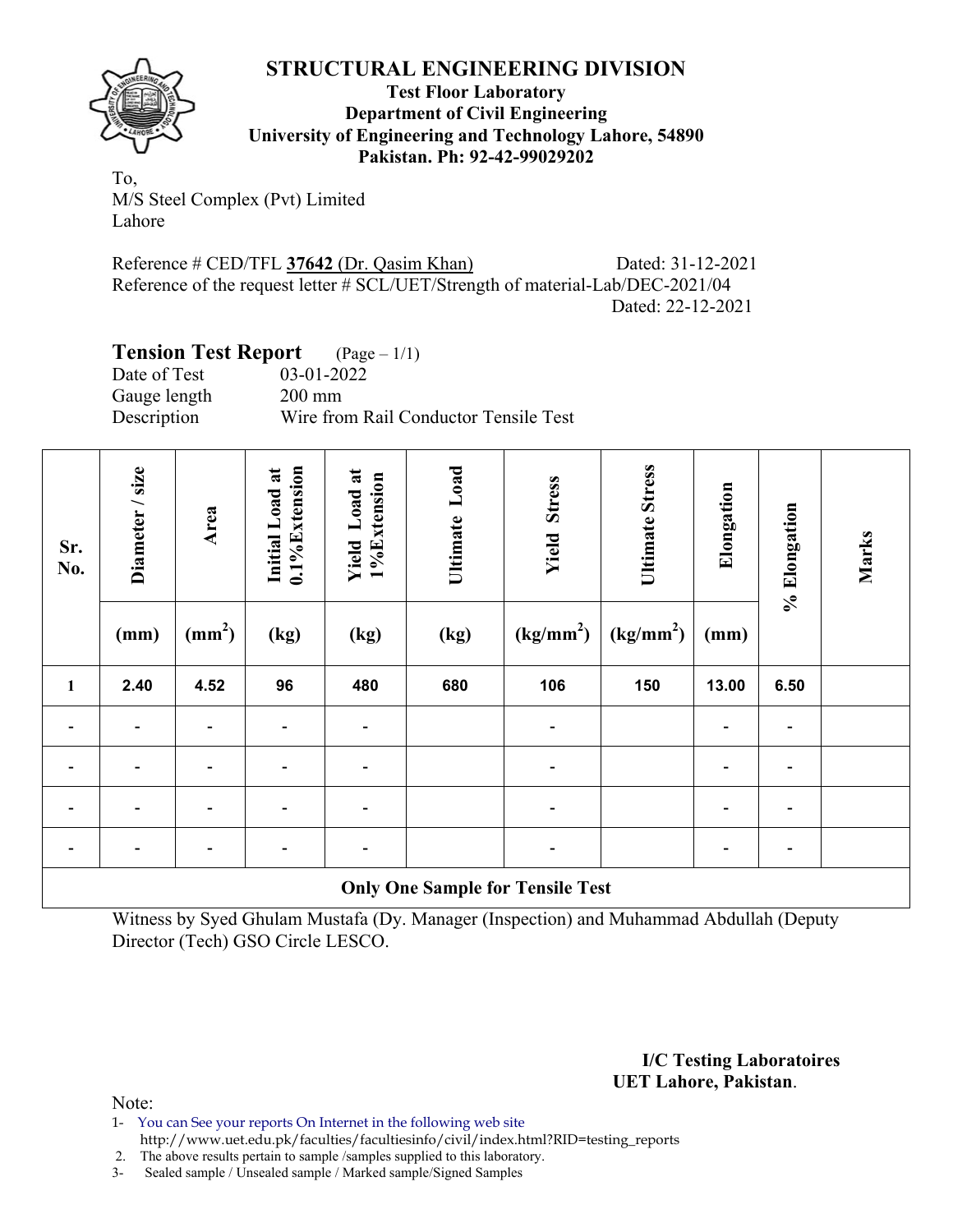

### **Test Floor Laboratory Department of Civil Engineering University of Engineering and Technology Lahore, 54890 Pakistan. Ph: 92-42-99029202**

To, Resident Engineer ACE Limited (Jv) ACC Construction of Lodhran – Multan Project Section (N-5) (North Bound 62 km)

Reference # CED/TFL **37645** (Dr. Qasim Khan) Dated: 03-01-2022 Reference of the request letter # RE/ACE/LMP/131 Dated: 30-01-2022

| <b>Tension Test Report</b> (Page -1/1) |                                                           |
|----------------------------------------|-----------------------------------------------------------|
| Date of Test                           | 03-01-2022                                                |
| Gauge length                           | 8 inches                                                  |
| Description                            | Deformed Steel Bar Tensile and Bend Test as per ASTM-A615 |

| Sr. No.      | Weight  |                          | Diameter/<br><b>Size</b> |                          | Area<br>$(in^2)$         |                                                     | <b>Yield load</b><br><b>Breaking</b><br>Load |                                                                 |               | <b>Yield Stress</b><br>(psi) |                          | <b>Ultimate Stress</b><br>(psi) |                              | Elongation         | % Elongation | Remarks |
|--------------|---------|--------------------------|--------------------------|--------------------------|--------------------------|-----------------------------------------------------|----------------------------------------------|-----------------------------------------------------------------|---------------|------------------------------|--------------------------|---------------------------------|------------------------------|--------------------|--------------|---------|
|              | $lbsft$ | Nominal                  | Actual                   | Nominal                  | Actual                   | (kg)                                                | (kg)                                         | Nominal                                                         | <b>Actual</b> | Nominal                      | Actual                   | (inch)                          |                              |                    |              |         |
| 1            | 4.027   | 32                       | 31.18                    | 0.12                     | 1.184                    | 38200                                               | 52600                                        | 701798                                                          | 71130         | 966350                       | 98000                    | 1.50                            | 18.8                         |                    |              |         |
| $\mathbf{2}$ | 4.058   | 32                       | 31.30                    | 0.12                     | 1.193                    | 38300                                               | 52800                                        | 703635                                                          | 70770         | 970024                       | 97600                    | 1.50                            | 18.8                         | <b>Union Steel</b> |              |         |
|              |         | $\overline{a}$           |                          | Ξ.                       |                          |                                                     |                                              |                                                                 |               |                              | $\qquad \qquad -$        | $\overline{\phantom{a}}$        |                              |                    |              |         |
|              |         | $\overline{\phantom{0}}$ |                          | $\overline{\phantom{0}}$ | $\overline{\phantom{0}}$ |                                                     |                                              |                                                                 |               | $\overline{\phantom{0}}$     | $\overline{\phantom{0}}$ | $\overline{\phantom{a}}$        | $\qquad \qquad \blacksquare$ |                    |              |         |
|              |         |                          |                          |                          |                          |                                                     |                                              |                                                                 |               |                              | $\qquad \qquad -$        | $\overline{\phantom{a}}$        | $\overline{\phantom{0}}$     |                    |              |         |
|              |         |                          |                          |                          |                          |                                                     |                                              |                                                                 |               |                              |                          |                                 |                              |                    |              |         |
|              |         |                          |                          |                          |                          |                                                     |                                              | Note: only two samples for tensile and one sample for bend test |               |                              |                          |                                 |                              |                    |              |         |
|              |         |                          |                          |                          |                          |                                                     |                                              |                                                                 |               |                              |                          |                                 |                              |                    |              |         |
|              |         |                          |                          |                          |                          |                                                     | <b>Bend Test</b>                             |                                                                 |               |                              |                          |                                 |                              |                    |              |         |
|              |         |                          |                          |                          |                          | 32mm Dia Bar Bend Test Through 180° is Satisfactory |                                              |                                                                 |               |                              |                          |                                 |                              |                    |              |         |
|              |         |                          |                          |                          |                          |                                                     |                                              |                                                                 |               |                              |                          |                                 |                              |                    |              |         |
|              |         |                          |                          |                          |                          |                                                     |                                              |                                                                 |               |                              |                          |                                 |                              |                    |              |         |

**I/C Testing Laboratoires UET Lahore, Pakistan**.

Note:

- 1- You can See your reports On Internet in the following web site http://www.uet.edu.pk/faculties/facultiesinfo/civil/index.html?RID=testing\_reports
- 2. The above results pertain to sample /samples supplied to this laboratory.
- 3- Sealed sample / Unsealed sample / Marked sample/Signed Samples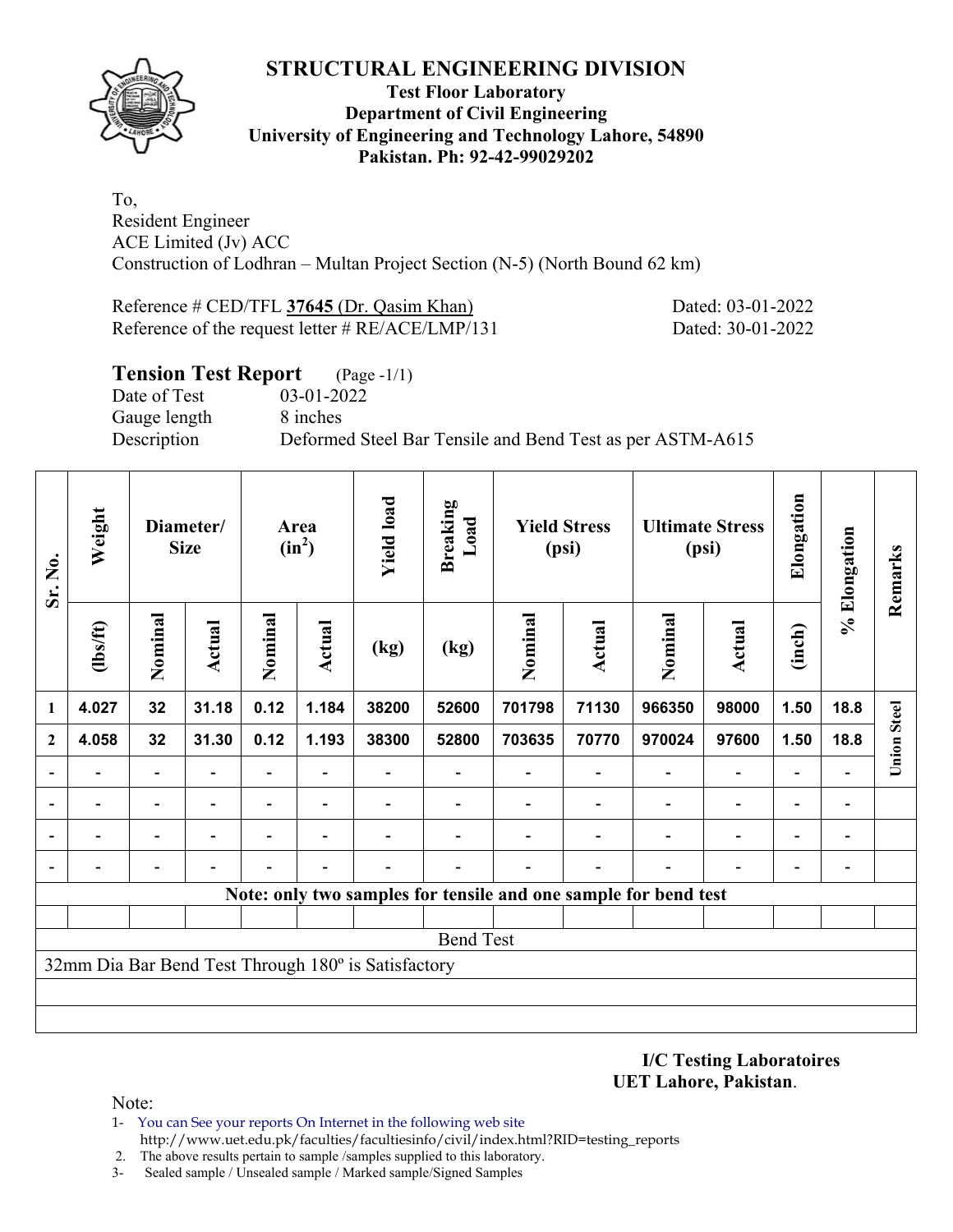### **Test Floor Laboratory Department of Civil Engineering University of Engineering and Technology Lahore, 54890 Pakistan. Ph: 92-42-99029202**

To, Resident Engineer Bahria Town Private Limited Residence Ali Block Masjid Bahria Town Multan Road Lahore

Reference # CED/TFL 37647 (Dr. Qasim Khan) Dated: 03-01-2022 Reference of the request letter # QA/QC-Steel-2458 Dated: 03-01-2022

## **Tension Test Report** (Page -1/1)

Date of Test 03-01-2022 Gauge length 8 inches

Description Deformed Steel Bar Tensile and Bend Test as per ASTM-A615

| Sr. No.        | Weight                                        | Diameter/<br><b>Size</b> |                          |         |                          | Area<br>$(in^2)$         |                                                                 | <b>Yield load</b> | <b>Breaking</b><br>Load  | <b>Yield Stress</b><br>(psi) |                          | <b>Ultimate Stress</b><br>(psi) |                              | Elongation | % Elongation | Remarks |
|----------------|-----------------------------------------------|--------------------------|--------------------------|---------|--------------------------|--------------------------|-----------------------------------------------------------------|-------------------|--------------------------|------------------------------|--------------------------|---------------------------------|------------------------------|------------|--------------|---------|
|                | $\frac{2}{10}$                                | Nominal<br>$(\#)$        | Actual<br>(inch)         | Nominal | Actual                   | (kg)                     | (kg)                                                            | Nominal           | <b>Actual</b>            | Nominal                      | Actual                   | (inch)                          |                              |            |              |         |
| 1              | 0.374                                         | $\mathbf{3}$             | 0.374                    | 0.11    | 0.110                    | 3700                     | 4900                                                            | 74200             | 74250                    | 98200                        | 98400                    | 1.20                            | 15.0                         |            |              |         |
| $\mathbf{2}$   | 0.373                                         | $\mathbf{3}$             | 0.374                    | 0.11    | 0.110                    | 3600                     | 5000                                                            | 72200             | 72360                    | 100200                       | 100500                   | 1.00                            | 12.5                         | FF Steel   |              |         |
|                |                                               | $\overline{\phantom{0}}$ |                          |         |                          |                          |                                                                 |                   |                          |                              | $\overline{\phantom{a}}$ | $\overline{\phantom{0}}$        |                              |            |              |         |
| $\overline{a}$ | -                                             | $\overline{\phantom{a}}$ |                          |         | $\overline{\phantom{a}}$ |                          |                                                                 |                   |                          | $\overline{\phantom{0}}$     | $\overline{\phantom{a}}$ | Ξ.                              | $\qquad \qquad \blacksquare$ |            |              |         |
| $\overline{a}$ |                                               | $\overline{\phantom{a}}$ | $\overline{\phantom{0}}$ |         | $\blacksquare$           |                          |                                                                 |                   | ۰                        | $\overline{\phantom{0}}$     | $\overline{\phantom{a}}$ | $\overline{\phantom{a}}$        | $\overline{\phantom{a}}$     |            |              |         |
|                | $\overline{\phantom{0}}$                      | $\qquad \qquad -$        |                          | ۳       | $\blacksquare$           | $\overline{\phantom{0}}$ |                                                                 |                   | $\overline{\phantom{0}}$ | $\overline{\phantom{0}}$     | $\overline{\phantom{a}}$ | $\overline{\phantom{a}}$        | $\overline{\phantom{a}}$     |            |              |         |
|                |                                               |                          |                          |         |                          |                          | Note: only two samples for tensile and one sample for bend test |                   |                          |                              |                          |                                 |                              |            |              |         |
|                |                                               |                          |                          |         |                          |                          |                                                                 |                   |                          |                              |                          |                                 |                              |            |              |         |
|                |                                               |                          |                          |         |                          |                          | <b>Bend Test</b>                                                |                   |                          |                              |                          |                                 |                              |            |              |         |
|                | #3 Bar Bend Test Through 180° is Satisfactory |                          |                          |         |                          |                          |                                                                 |                   |                          |                              |                          |                                 |                              |            |              |         |
|                |                                               |                          |                          |         |                          |                          |                                                                 |                   |                          |                              |                          |                                 |                              |            |              |         |
|                |                                               |                          |                          |         |                          |                          |                                                                 |                   |                          |                              |                          |                                 |                              |            |              |         |

**I/C Testing Laboratoires UET Lahore, Pakistan**.

Note:

1- You can See your reports On Internet in the following web site http://www.uet.edu.pk/faculties/facultiesinfo/civil/index.html?RID=testing\_reports

2. The above results pertain to sample /samples supplied to this laboratory.

3- Sealed sample / Unsealed sample / Marked sample/Signed Samples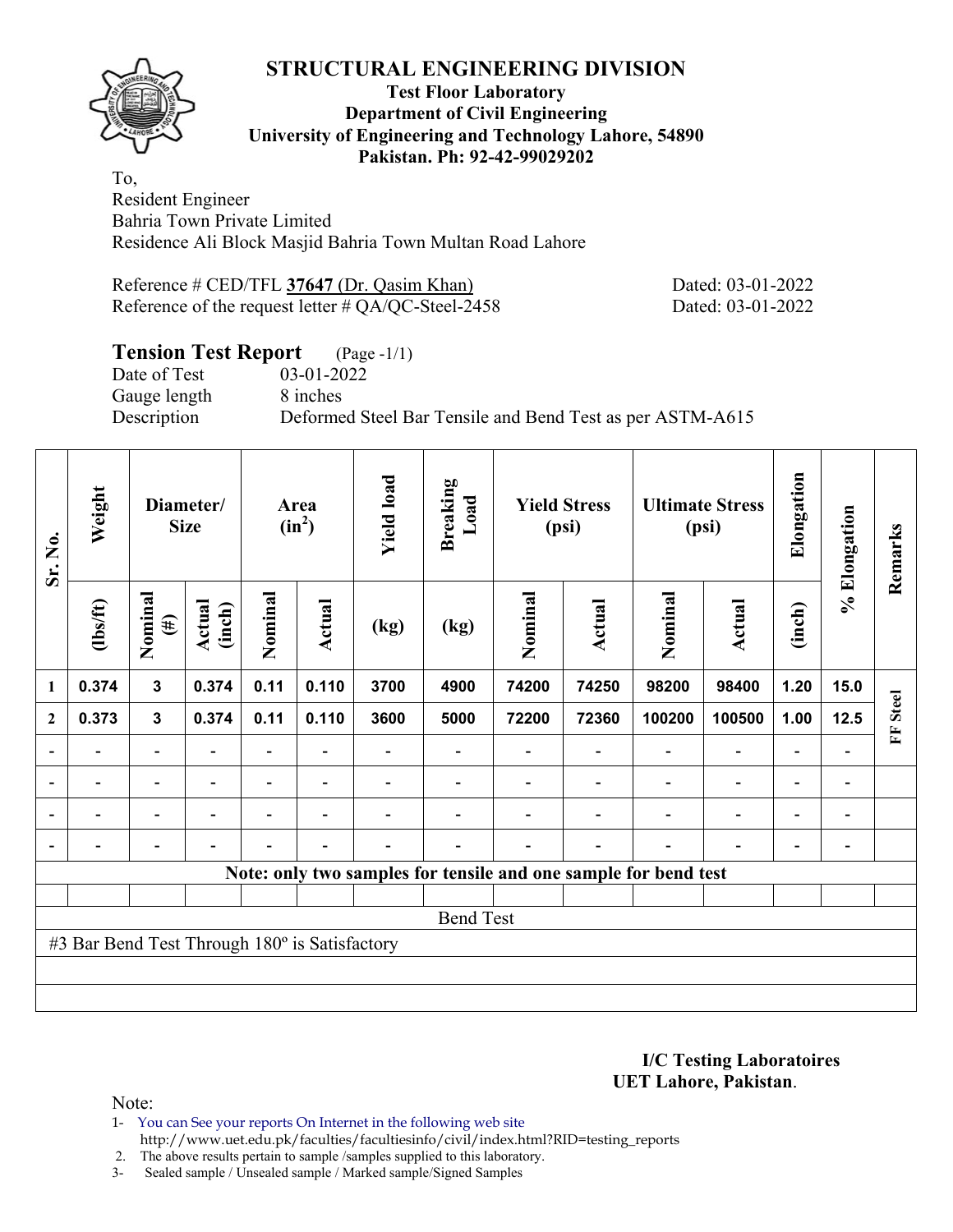

#### **Test Floor Laboratory Department of Civil Engineering University of Engineering and Technology Lahore, 54890 Pakistan. Ph: 92-42-99029202**

To, M/S AMS Engineering & Contractors Rahim Yar Khan

Reference # CED/TFL **37648** (Dr. Qasim Khan) Dated: 03-01-2022 Reference of the request letter # Nil Dated: 03-01-2022

### **Tension Test Report** (Page -1/1) Date of Test 03-01-2022<br>Gauge length 8 inches Gauge length Description Deformed Steel Bar Tensile and Bend Test as per ASTM-A615

| Sr. No.        | Weight<br><b>Size</b>                         |                          |                  |                | Diameter/      |      |                  |         |               |                                                                |                          |                |                              |  |  |  |  |  |  |  |  |  |  |  | Area<br>$(in^2)$ |  | <b>Yield load</b> | <b>Breaking</b><br>Load | <b>Yield Stress</b><br>(psi) |  | <b>Ultimate Stress</b><br>(psi) |  | Elongation | % Elongation | Remarks |
|----------------|-----------------------------------------------|--------------------------|------------------|----------------|----------------|------|------------------|---------|---------------|----------------------------------------------------------------|--------------------------|----------------|------------------------------|--|--|--|--|--|--|--|--|--|--|--|------------------|--|-------------------|-------------------------|------------------------------|--|---------------------------------|--|------------|--------------|---------|
|                | $\frac{2}{10}$                                | Nominal<br>$(\#)$        | Actual<br>(inch) | Nominal        | <b>Actual</b>  | (kg) | (kg)             | Nominal | <b>Actual</b> | Nominal                                                        | <b>Actual</b>            | (inch)         |                              |  |  |  |  |  |  |  |  |  |  |  |                  |  |                   |                         |                              |  |                                 |  |            |              |         |
| $\mathbf{1}$   | 0.402                                         | $\mathbf{3}$             | 0.388            | 0.11           | 0.118          | 3800 | 5300             | 76200   | 70960         | 106200                                                         | 99000                    | 1.40           | 17.5                         |  |  |  |  |  |  |  |  |  |  |  |                  |  |                   |                         |                              |  |                                 |  |            |              |         |
| $\overline{a}$ | $\overline{\phantom{0}}$                      | $\overline{\phantom{0}}$ |                  | Ξ.             |                |      |                  |         |               |                                                                | $\blacksquare$           |                | $\qquad \qquad \blacksquare$ |  |  |  |  |  |  |  |  |  |  |  |                  |  |                   |                         |                              |  |                                 |  |            |              |         |
|                |                                               |                          |                  | -              |                |      |                  |         |               |                                                                | $\overline{\phantom{0}}$ |                | $\qquad \qquad \blacksquare$ |  |  |  |  |  |  |  |  |  |  |  |                  |  |                   |                         |                              |  |                                 |  |            |              |         |
| $\overline{a}$ |                                               |                          |                  |                | $\blacksquare$ |      |                  |         |               |                                                                |                          |                | $\blacksquare$               |  |  |  |  |  |  |  |  |  |  |  |                  |  |                   |                         |                              |  |                                 |  |            |              |         |
| $\blacksquare$ | $\overline{\phantom{a}}$                      | $\overline{\phantom{0}}$ | $\blacksquare$   | $\blacksquare$ | $\blacksquare$ |      |                  |         |               | $\blacksquare$                                                 | $\overline{\phantom{a}}$ | $\blacksquare$ | $\overline{\phantom{a}}$     |  |  |  |  |  |  |  |  |  |  |  |                  |  |                   |                         |                              |  |                                 |  |            |              |         |
| $\blacksquare$ | -                                             | $\overline{\phantom{0}}$ |                  |                | $\blacksquare$ |      |                  |         |               |                                                                | ۰                        | $\blacksquare$ | $\overline{\phantom{0}}$     |  |  |  |  |  |  |  |  |  |  |  |                  |  |                   |                         |                              |  |                                 |  |            |              |         |
|                |                                               |                          |                  |                |                |      |                  |         |               | Note: only one sample for tensile and one sample for bend test |                          |                |                              |  |  |  |  |  |  |  |  |  |  |  |                  |  |                   |                         |                              |  |                                 |  |            |              |         |
|                |                                               |                          |                  |                |                |      |                  |         |               |                                                                |                          |                |                              |  |  |  |  |  |  |  |  |  |  |  |                  |  |                   |                         |                              |  |                                 |  |            |              |         |
|                |                                               |                          |                  |                |                |      | <b>Bend Test</b> |         |               |                                                                |                          |                |                              |  |  |  |  |  |  |  |  |  |  |  |                  |  |                   |                         |                              |  |                                 |  |            |              |         |
|                | #3 Bar Bend Test Through 180° is Satisfactory |                          |                  |                |                |      |                  |         |               |                                                                |                          |                |                              |  |  |  |  |  |  |  |  |  |  |  |                  |  |                   |                         |                              |  |                                 |  |            |              |         |
|                |                                               |                          |                  |                |                |      |                  |         |               |                                                                |                          |                |                              |  |  |  |  |  |  |  |  |  |  |  |                  |  |                   |                         |                              |  |                                 |  |            |              |         |
|                |                                               |                          |                  |                |                |      |                  |         |               |                                                                |                          |                |                              |  |  |  |  |  |  |  |  |  |  |  |                  |  |                   |                         |                              |  |                                 |  |            |              |         |

#### **I/C Testing Laboratoires UET Lahore, Pakistan**.

Note:

- 1- You can See your reports On Internet in the following web site http://www.uet.edu.pk/faculties/facultiesinfo/civil/index.html?RID=testing\_reports
- 2. The above results pertain to sample /samples supplied to this laboratory.
- 3- Sealed sample / Unsealed sample / Marked sample/Signed Samples